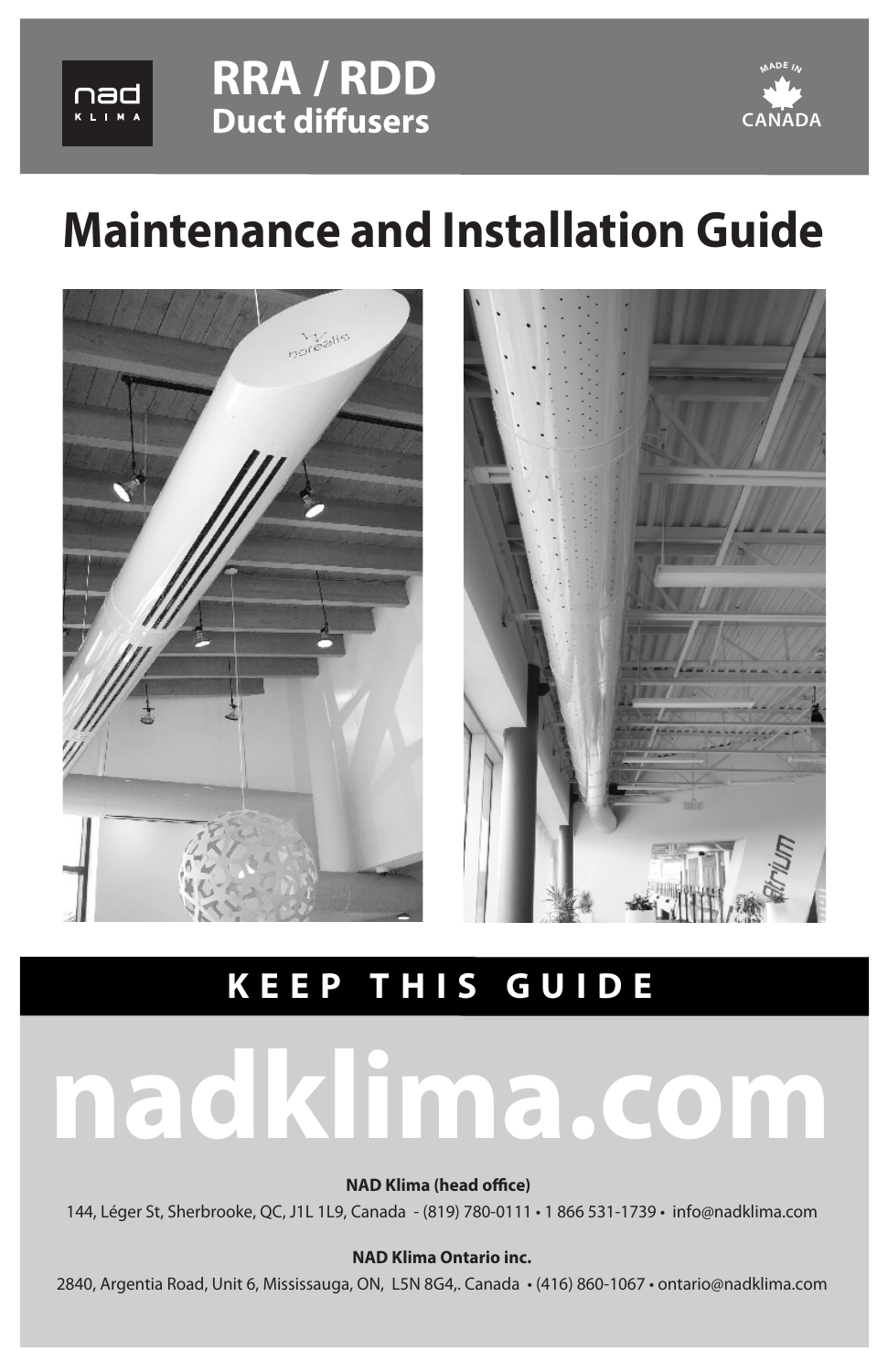## **CONFIGURATION**

The RRA diffuser is a smooth circular duct with slots mounted lengthwise. The number of slots is determined by air flow quantity and by the duct's diameter. The slots contain 100 mm long eccentric rollers or ABS nozzle rollers (black, cream or white). The eccentric rollers are provided with alphanumeric quides, which allow an airflow pattern adjustment across a 180° range (see page 9).



The RDD diffuser is a high induction air diffuser designed for specific ventilation needs and adapted to rooms requiring a very large air volume.



The RRA and RDD diffusers are constructed in diameters ranging from 200 mm up to 1419 mm. Metallic reinforcements are installed inside of ducts wider than 433 mm to maintain a circular integrity. 

At each end, a receiving groove fitted with an integrated PVC gasket ensures a proper seal.

Passive ducts without slots or without holes are available in the same dimensions as the active duct, in order to ensure the duct network's uniformity.

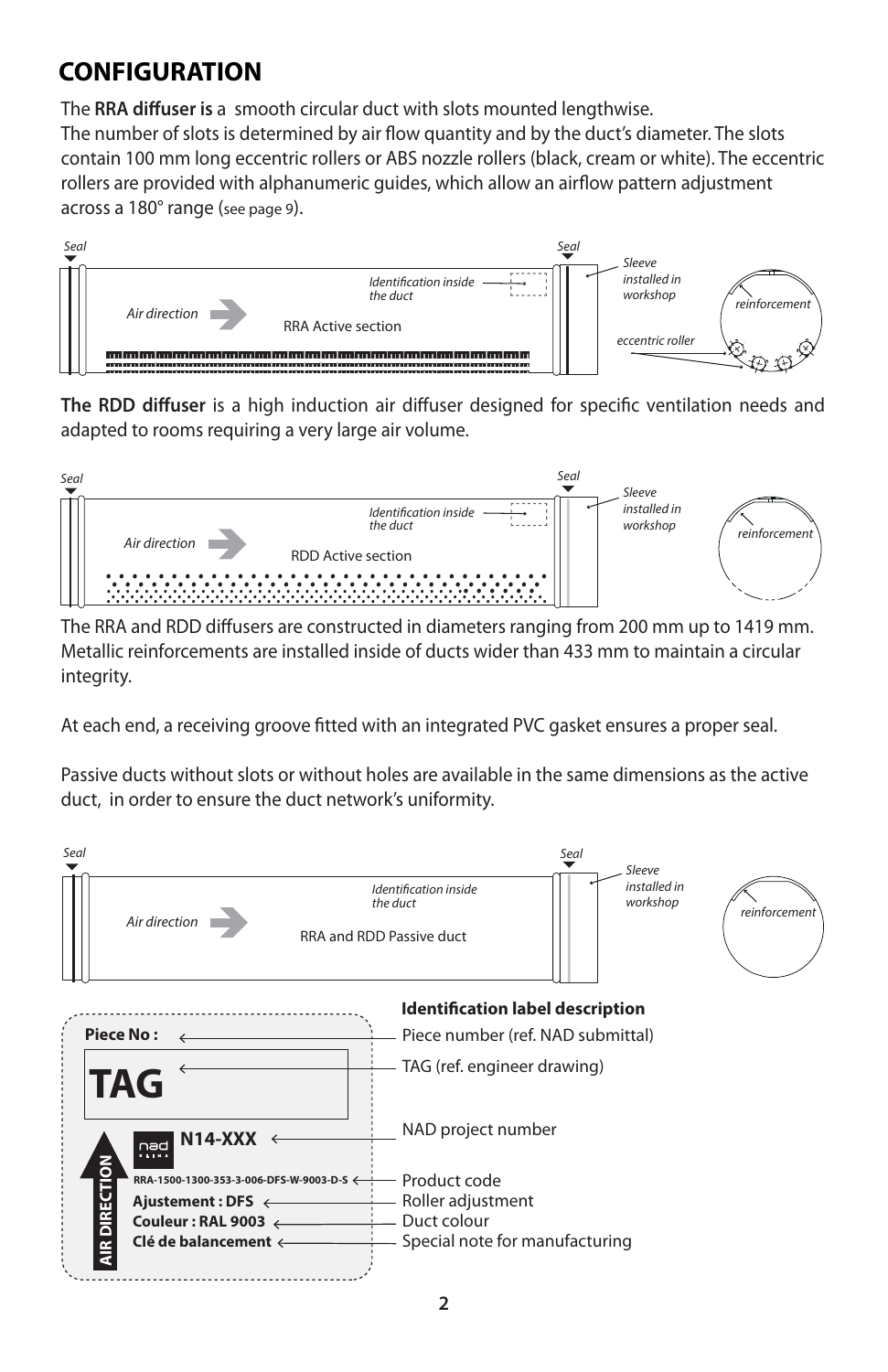#### **USING THREADED RODS**

#### **A) Installation of the suspension threaded rods**

**Calculate** the distance between the ceiling and the duct installation's top.

**Add** 76 mm (3 in). This addition will be used to adjust the duct.

To position the threaded rods, calculate the distance (X) between the suspension holes on the top of the diffuser.

To calculate the distance "X", join two diffusers with a sleeve and measure the distance between the 2 hanging holes, as shown in illustration A.

The suspension rods must be aligned with the holes intended for this purpose, located on the top of the diffusers.

**Secure** threaded rods to the ceiling.



#### **B) Rod cover installation (if desired)**

**Calculate** the distance between the ceiling and the top of the duct to determine the rod cover's length.

**Cut** the rod cover to the desired length.

**Slide** the rod cover over the threaded rod **before installing** the duct.

The rod cover will be retained by a nut.

#### **C)** Diffuser installation

As shown in **illustration B**, install the diffuser by inserting a threaded rod into the hole located at the top of the diffuser. Make sure the rod goes through the diffuser as well as the bracket.

Insert the washer, the lock-washer, the second nut and adjust the duct's height.

To install the second diffuser, see page 9.

Note: It is important to install diffusers in the exact order described in the submittal.

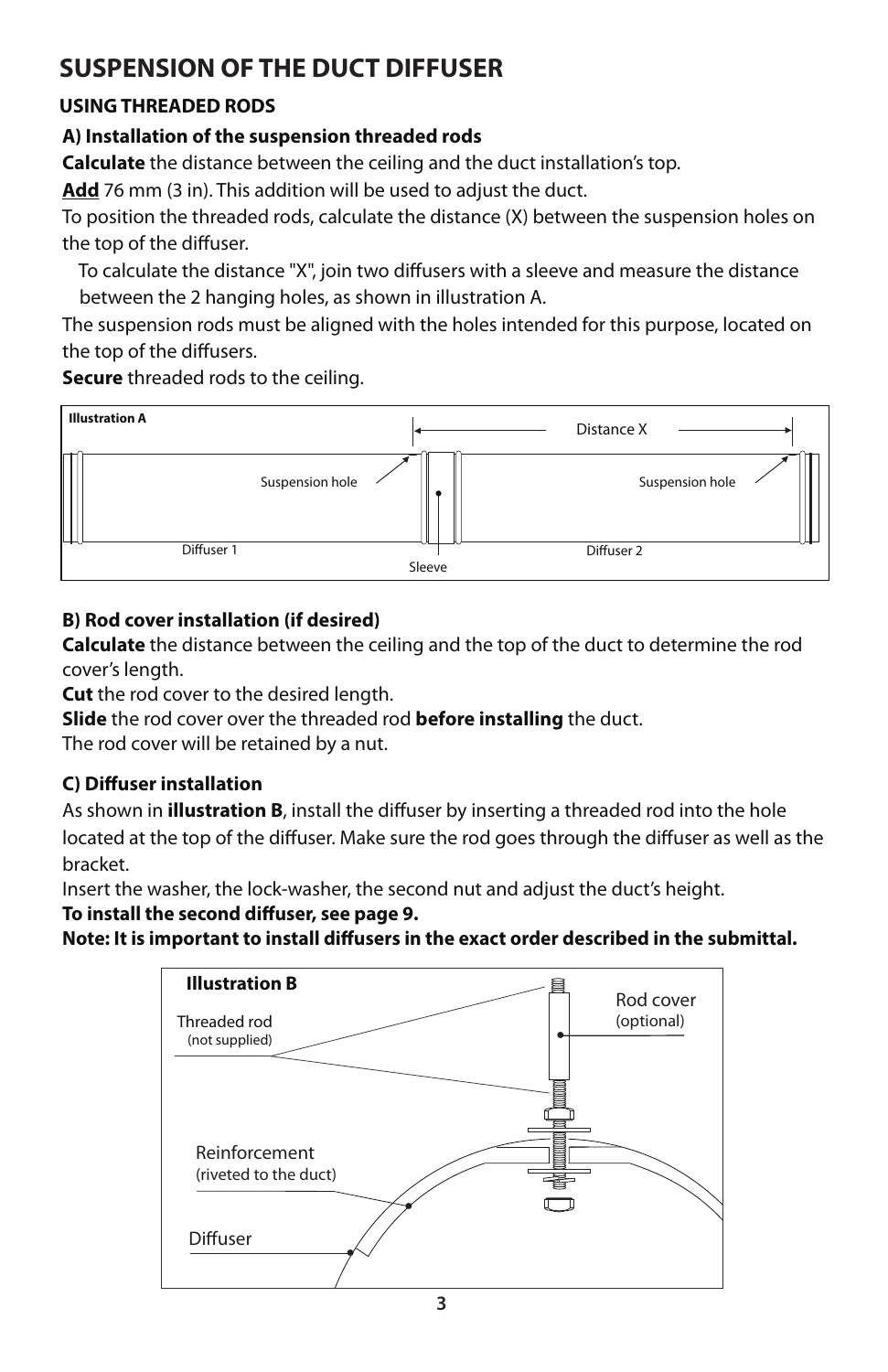#### **Using aluminum RAIL**

#### **A) Installation of threaded rods**

**Secure** the 9.5 mm (3/8 in) threaded rods (not supplied) to the ceiling, measure diffuser height and have 1.5 m to 2.5 m (5 ft to 8 ft) between each one.



#### **B) Install the rod cover**

**Calculate** the length of the threaded rod and subtract 25 mm (1 in) to determine the rod cover's length.

**Cut** the rod cover to the length obtained.

**Slide** the rod cover over the threaded rod **before installing** the rail.

The rod cover will be retained by the coupling bolt (see illustration A, page 5).

#### **C) Install the rail**

**Insert** the retaining screw into the rail's upper section.

**Slide** it inside the rail to the suspension rod's location.

Using the coupling bolt, **attach** the threaded rod to the retaining screw.

#### **D) Install the duct diffuser**

As shown in illustration A on page 5, **insert** the slider in the lower part of the rail, making sure the setscrew has been previously inserted.

**Insert** the first adjustment nut.

Align the suspension screw with the hole located on the diffuser's top.

**Insert** the suspension screw through the diffuser and the bracket.

**Insert** the second adjustment nut.

The coupling bolt can be used to make a final adjustment to the diffuser's height.

#### To install the second diffuser, see page 9.

#### Note: It is important to install diffusers in the exact order described in the submittal.

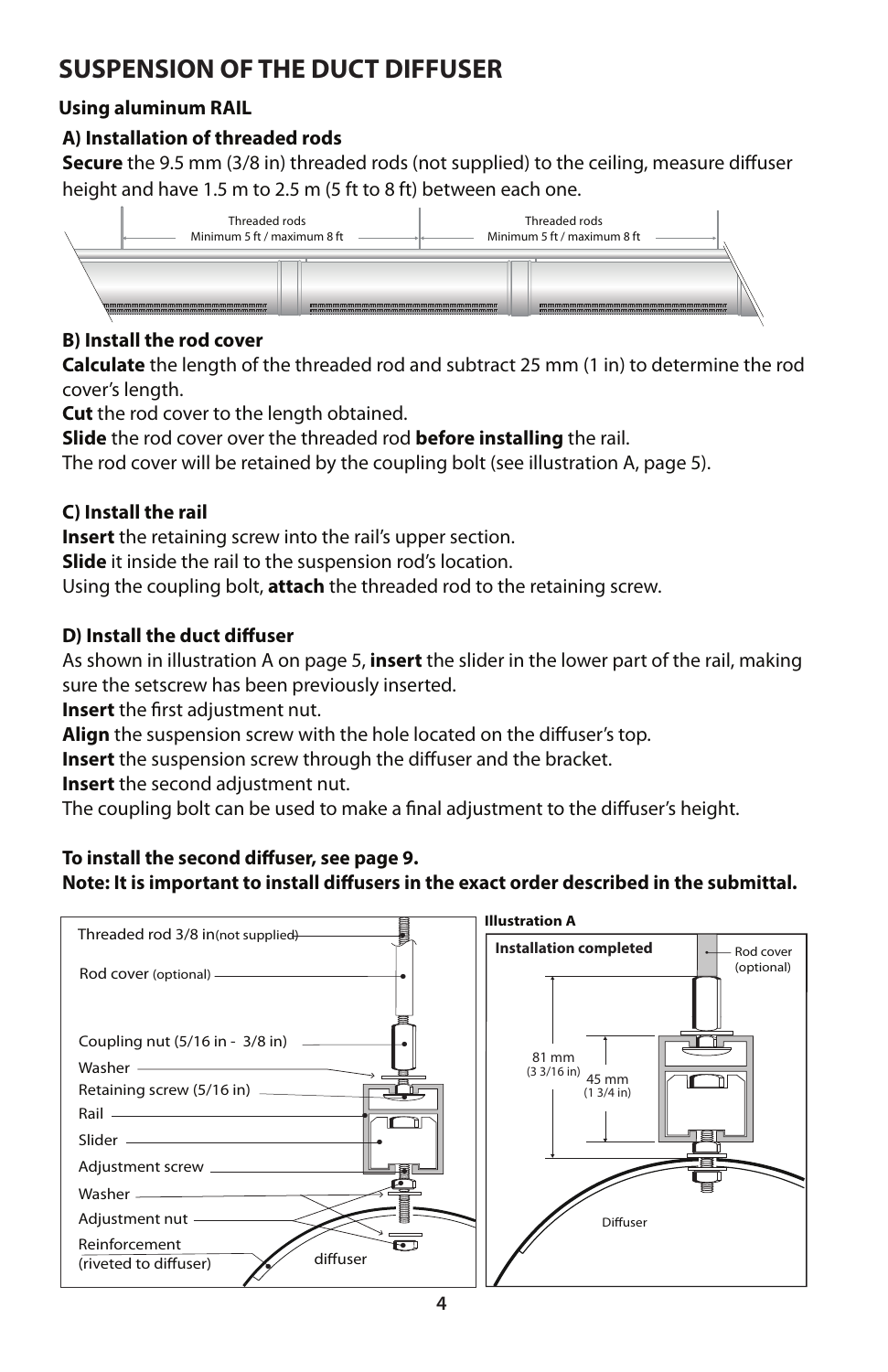#### **USING CEILING RAIL**

**A) Rail installation** (illustration A) **Secure** rail to ceiling.

#### **B) Channel nut installation** (illustration B)

From inside the diffuser, **insert** the bolt with the lock washer and washer through the hole in the upper diffuser.

Outside the diffuser, **secure** the channel nut to the bolt.

**Do not tighten the bolt.**

**C) Diffuser installation** (illustrations C and D)

**Turn** the channel nut a quarter turn clockwise and insert it in the rail. When in position, **tighten** the bolt to secure the diffuser.

#### To install the second diffuser, see page 9. Note: It is important to install diffusers in the exact order described in the submittal.

#### **Illustration A**





#### **Illustration A Illustration B**



#### **Illustration C Illustration D**



#### **Material**

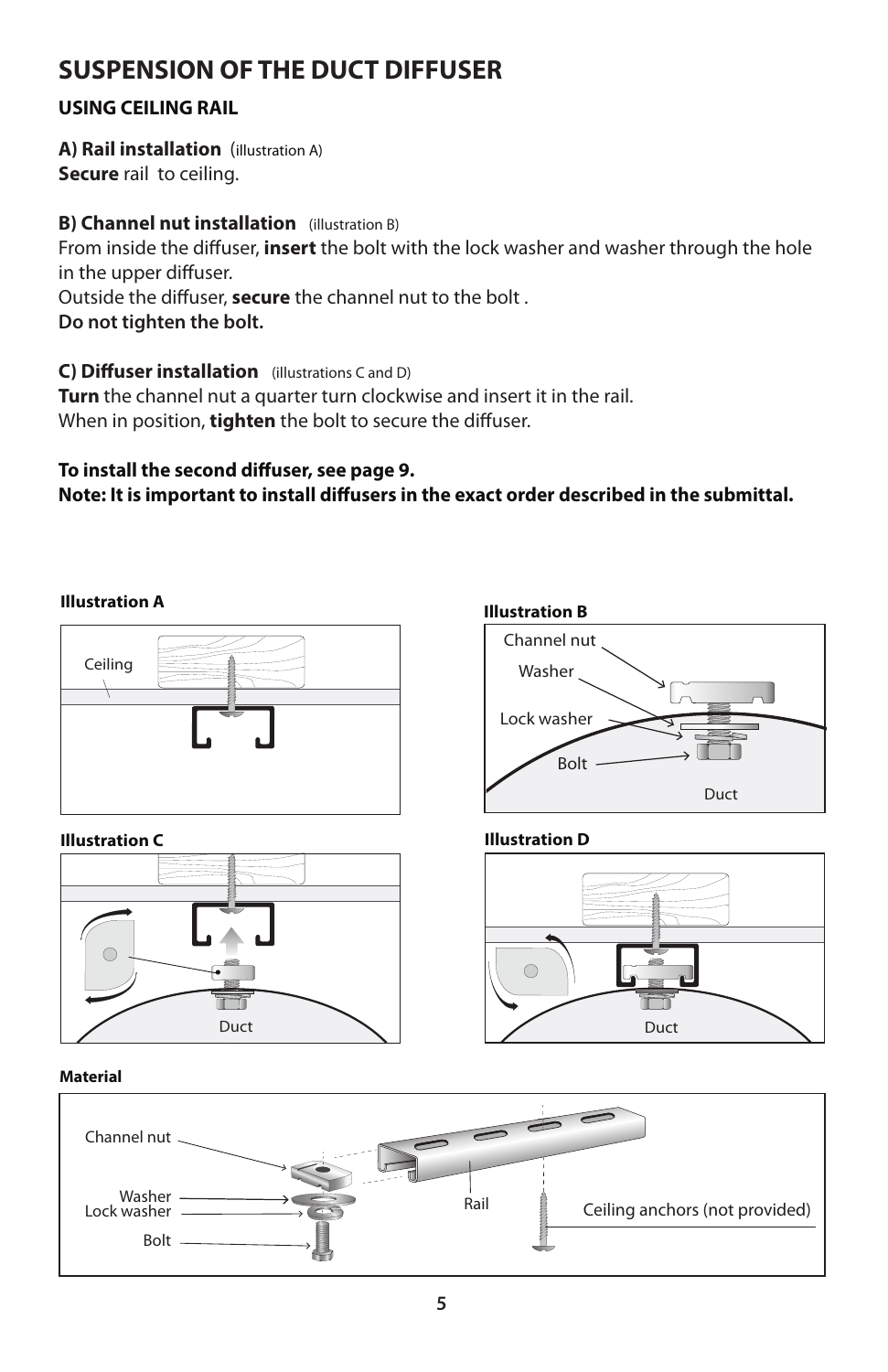#### **USING STEEL RAIL - SUSPENDED BY A THREADED ROD**

#### **A) Installation of rail** (illustration A)

- **Calculate** the distance between the ceiling and the top of the duct.
- Secure the 9.5 mm (3/8 in) threaded rods (not supplied) to the ceiling, measure diffuser height and have 1.5 m to 2.5 m (5 ft to 8 ft) between each one.

#### **B) Install the rod cover**

- **Calculate** the length of the threaded rod and subtract 25 mm (1 in) to determine the rod cover's length. **Cut** the rod cover to the length obtained.
- **Slide** the rod cover over the threaded rod **before installing** the rail. The rod cover will be retained by the flange lock nut (see illustration A).

#### **C) Channel nut installation** (illustration B)

From inside the diffuser, **insert** the bolt with the lock washer and washer through the suspension hole in the upper diffuser.

Outside the diffuser, **secure** the channel nut to the bolt.

 **Do not tighten the bolt.**

#### **C) Diffuser installation** (illustrations C and D)

**• Turn** the channel nut a quarter turn clockwise and insert it in the rail. When in position, **tighten** the bolt to secure the diffuser.

#### To install the second diffuser, see page 9.

#### Note: It is important to install diffusers in the exact order described in the submittal.

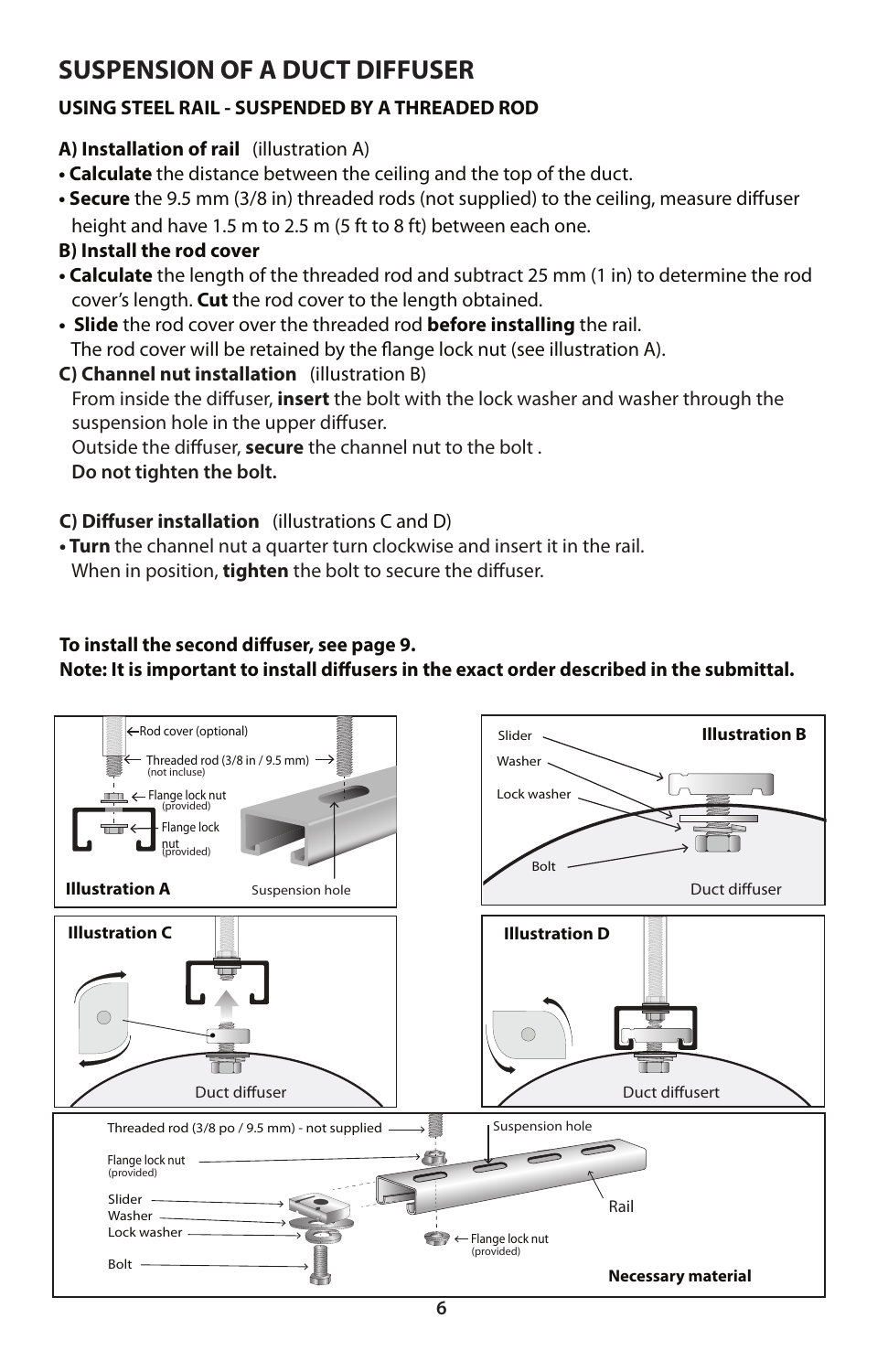#### **USING METAL CABLE**

#### **A) Metal cable installation**

**Secure** anchors to the ceiling, taking care to measure the distance between the suspension holes located at the top of the diffuser.



#### **B) Hanging cable installation**

As shown on illustration B, install the anchor to the diffuser using the hole on diffuser's top. Fix the anchor to the diffuser with the suspension bolt. **Pass** the metal cable through the cross-cable gripper.

#### **C) Adjusting diffuser height**

Cross-cable gripper

Anchor for duct (CCA)

Metal cable (Ø 2.5 mm - 3/32 in)

ا<br>م

I

**Illustration B**

Reinforcement (riveted to diffuser)

Diffuser

Suspension bolt

•

Adjust the diffuser's heightwith the cable and the cross-cable gripper. **Cut** off the excess wire.

#### To install the second diffuser, see page 9. **Note: It is important to install diffusers in the exact order described in the submittal.**



**Anchor models**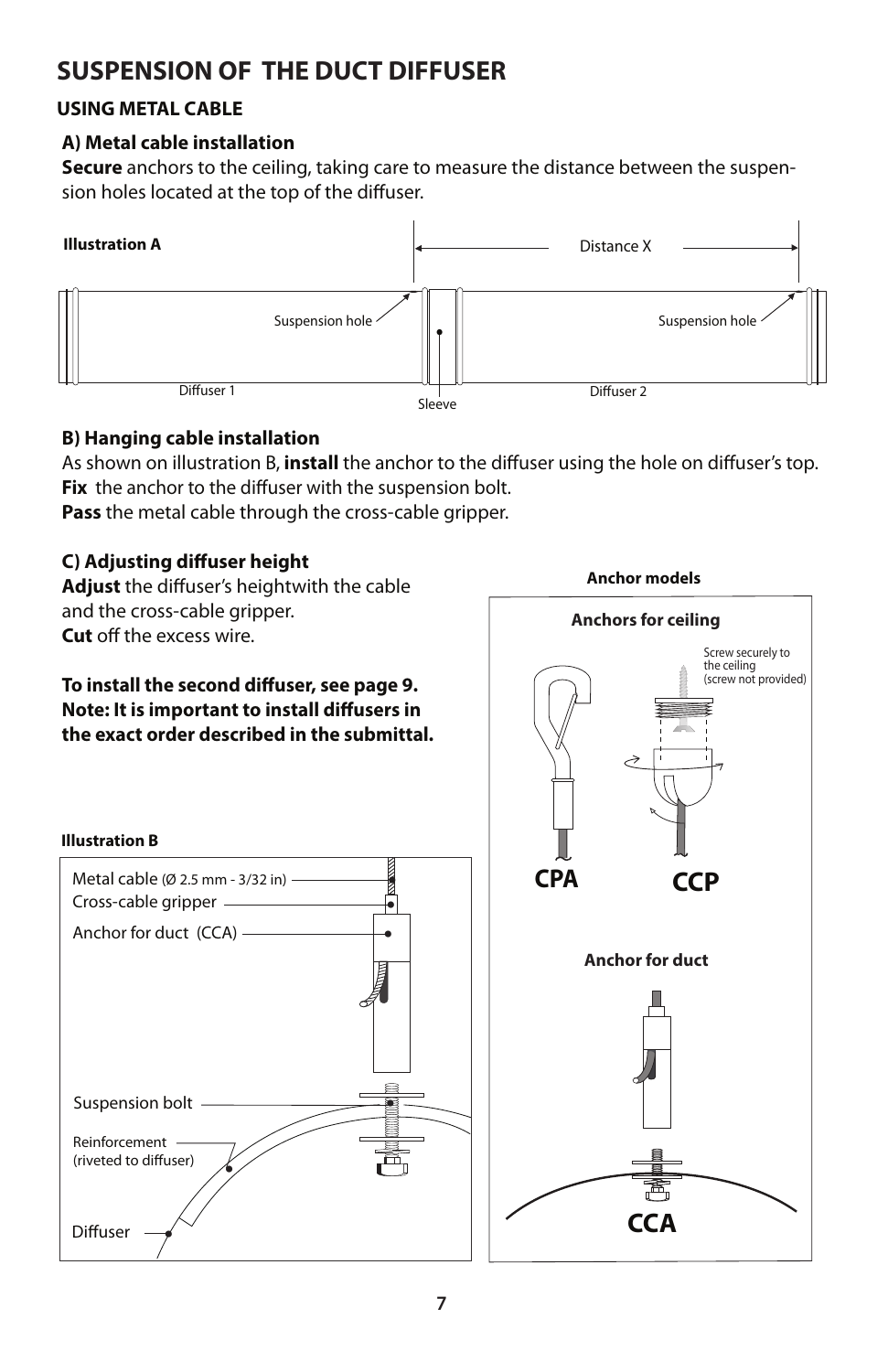#### **WITH ADJUSTABLE WALL BRACKET**

The adjustable wall bracket is composed of 2 parts; the wall bracket and the adjustable support.

#### **A) Determining the wall bracket's location**

**Calculate** the exact height of the duct and **mark** its center on the wall (see illustration A).

#### **B) Wall bracket's installation**

**Center** the wall bracket (see illustration A) and **anchor** securely to the wall with the appropriate hardware (not supplied).

#### **C) Ajustable support installation**

**Slide** the adjustable support over the wall bracket and secure with supplied hardware.

DO NOT OVERTIGHTEN THE HARDWARE.

**D) Place** the duct in position on the adjustable support and **secure** with the screws supplied, through the support's predrilled holes.

**E) Adjust** the distance by sliding the support forwards or backwards along the slots. 50 mm (2 in) of leeway is possible.

When in desired position, **tighten** the hardware to secure the adjustable support.





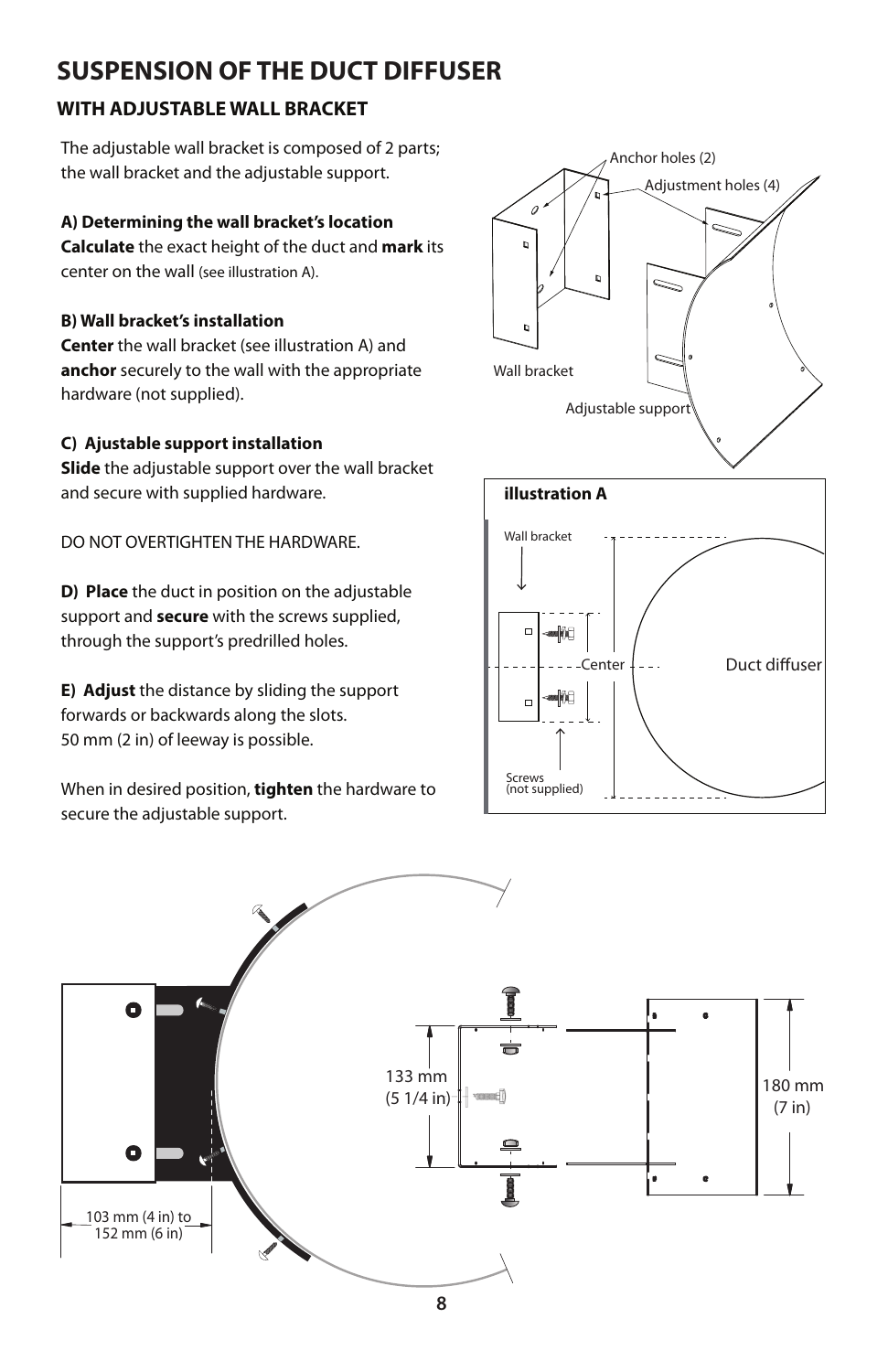### **CONNECTING TWO DIFFUSERS**

The joining of two (2) diffusers is done with a connecting sleeve, whose diameter is slighty larger than the sleeve. This way, all the diffusers are aligned.





**Insert** a screw in the hole situated on the top, to secure the sleeve to the diffuser.

**Connect** the second diffuser by inserting it in the sleeve and secure it with a screw.

#### **Repeat for each section.**

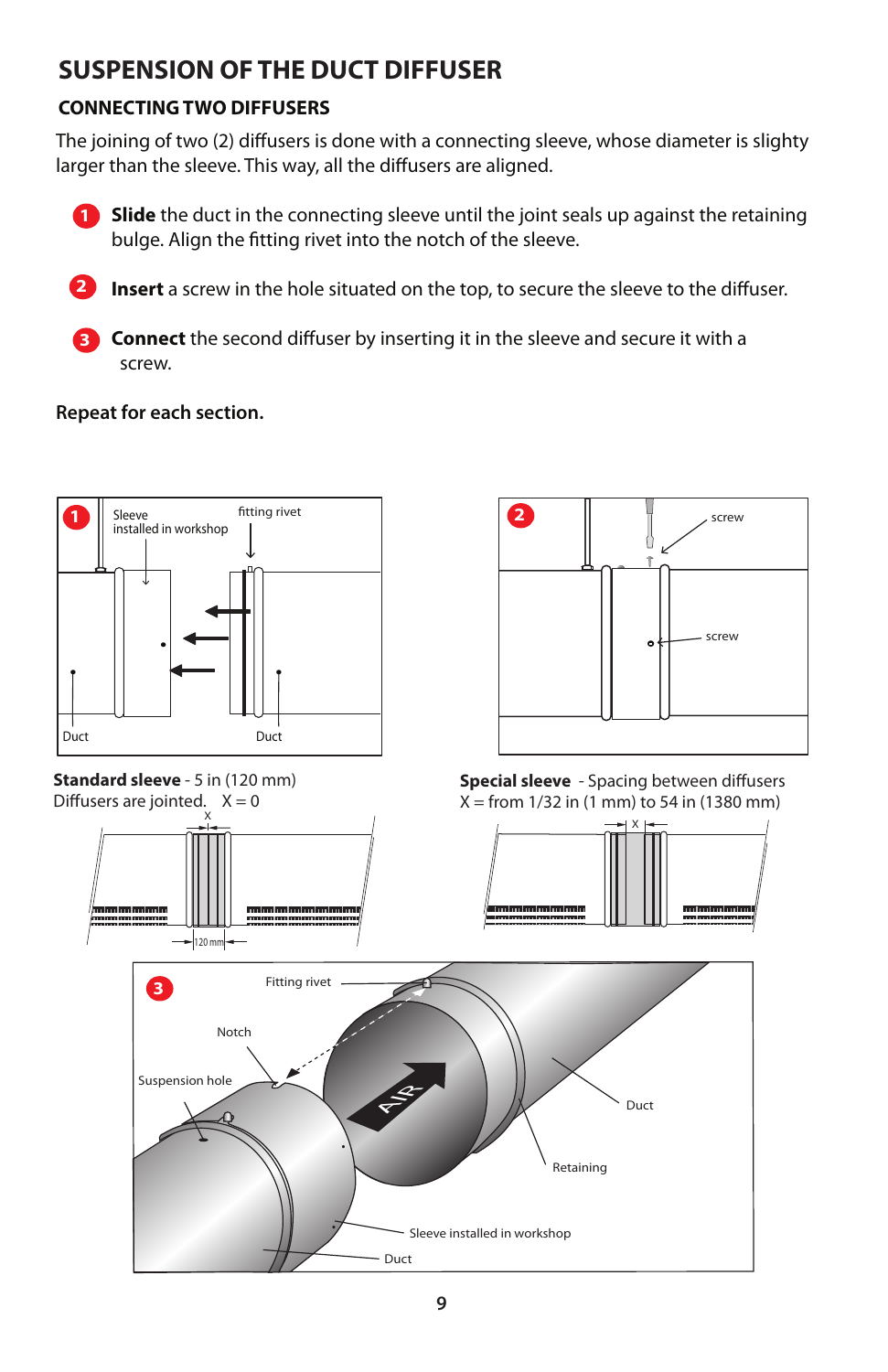## **SLEEVE INSTALLATION**

#### **Fixing holes**

The connection of two ducts is made using a sleeve, always installed in the workshop. Holes are pre-drilled in the sleeves, indicating the number of screws to be installed.

#### Regular sleeve



**< 432 mm (17 in)** Wall: 22 gauge Number of screws per sleeve: 3 installed in workshop **3 to install** Key: H-102



**457 mm (18 in) to 559 mm (22 in)** Wall: 20 gauge Number of screws per sleeve: 4 installed in workshop **4 to install** Key: H-102



**584 mm (23 in) to 762 mm (30 in)**  Wall: 20 gauge Number of screws per sleeve: 4 installed in workshop **4 to install** Key: E-Lock

#### **Adjustment keys**

When installed in the worskshop, adjustment keys are in closed position.





Opened sleeve



**787 mm (31 in) and up**  Wall: 20 gauge Number of screws per sleeve: 6 installed in workshop **6 to install** Key: E-Lock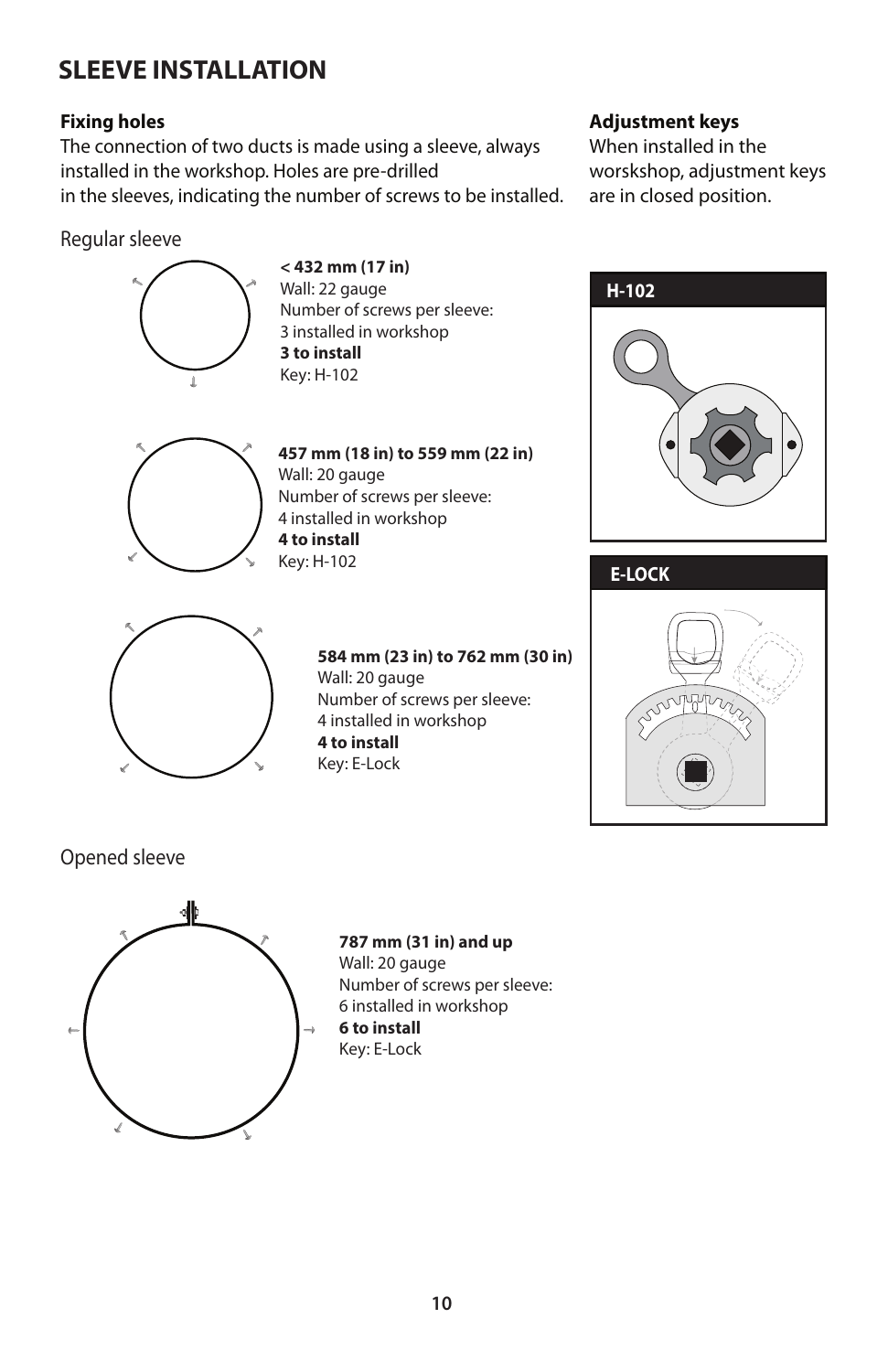## **THE COLLAR**



#### **INSTALLATION**

**A)** Make sure that the supply duct exceeds the wall (2 3/8 in) (illustration **A**).

 **This step is important and size, 60 mm (2 3/8 in), must be respected.**  The supply duct's diameter should be the same length plus 3 mm than the RRA

diffuser.

#### **B) RRA diffuser installation** (illustration **B**)

Slowly slide the NAD diffuser inside the supply duct to retaining bulge. Make sure the seal gasket is inside the supply duct. Secure the diffuser with the locking screws provided for this purpose (see **B-1**).

#### **C) Collar installation** (illustrations **C**)

 Fully open the collar and wrap it around the RRA duct (see **C-1**). Close the collar with the two locking screws provided for this purpose (see **C-2**). The locking screws will be on the duct's top.

Slowly push the collar to the wall and fix it with two screws in the two side fixing eyelets (see **C-3**).

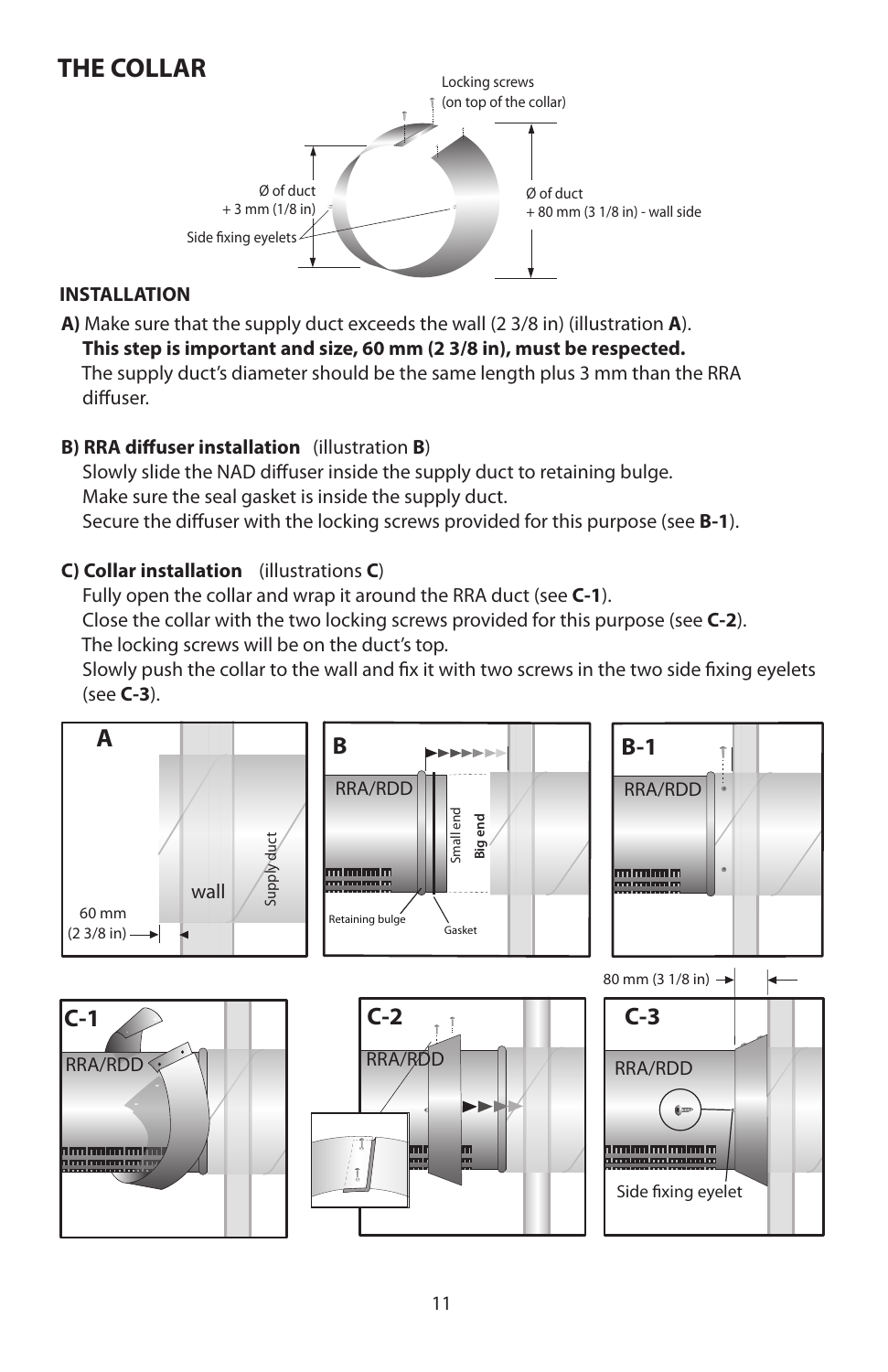## **CONTROLLING RRA AIR FLOW DIRECTION**

Due to the various depression zones created by the eccentric roller, airflow can be adjusted on a 180° range.

As a result, airflow combinations are virtually infinite. Each project benefits from personalized adjustments made by the manufacturer in the plant. Cylinder standard setting is on diffused mode, in alternating positions 21 and 65.

This setting provides high induction that can be used on heating and cooling modes, when high air changeover figures are needed. Figures A and B show the most frequently used settings.

On the other hand, the divergent mode allows air blast direction with more precision. This mode enables the production of a longer thrust of airflow. Specific zones, usually difficult to reach, can in this way benefit from personalized settings.

Figures C and D illustrate the eccentric roller's position and the corresponding air blast direction discharging from the roller. It must be noted that to maximize air projection, multiple air blasts can be oriented in the same direction, optimizing zone service even in heating mode.



#### **Examples**





 $(6 ft)$ 



**RRA with nozzle rollers**

Figure C

▓∧